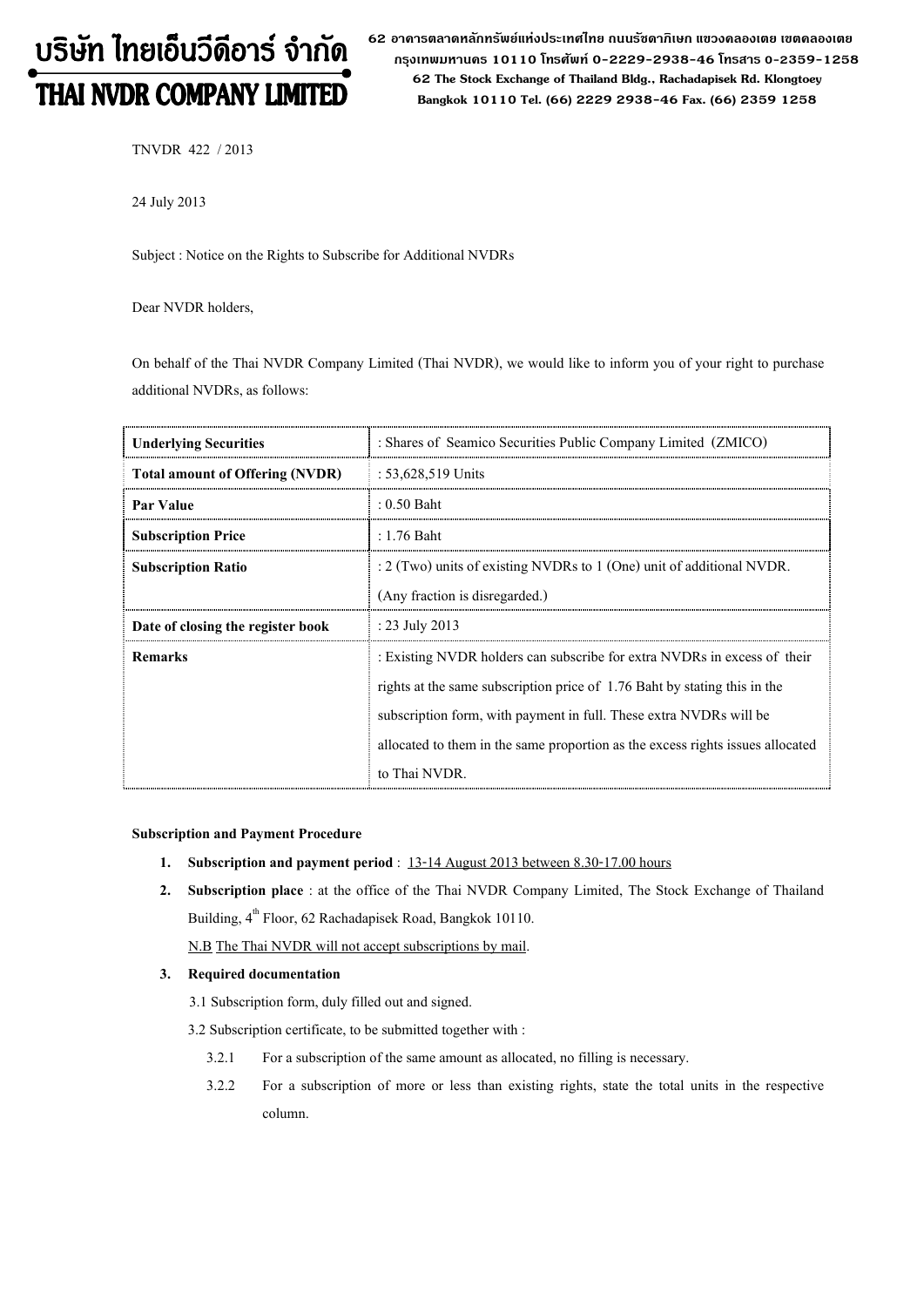#### **4. Payment**

**Subscription for full entitlement or less than or excess the entitlement**, please make payment by one check or one cashier check which is collectable through clearing house in Bangkok. The check or cashier check shall be dated between 13-14 August 2013. Indicate the subscription date and make it payable to *-Seamico Securities Public Company Limited for share subscription.* 

- **5.** If NVDR holders fail to exercise their rights or make a payment within the allotted time schedule, or the check or cashier check is not honored, it shall be deemed that such NVDR holders do not wish to exercise their subscription rights. Thai NVDR shall thus regard the subscription as being void.
- **6.** Refund for unallotted NVDRs.

If the excess rights NVDRs were not allotted in full because the number of NVDRs subscribed for were more than the number or remaining units of NVDRs, the Thai NVDR will make a refund (without interest) to the NVDR holders by check for the unallotted NVDRs and send it by registered mail to the address that appears on the Share Register Book on the date of closing the book, within 7 business days after the Thai NVDR has received the refund from the underlying company.

Should you need any further information, please do not hesitate to contact Thai NVDR Company Limited at 02-229-2800 Ext. 2938-2946.

Sincerely yours, Thai NVDR Company Limited

(Praphaphan Tharapiwattananon) Head Depository Department The Stock Exchange of Thailand

Enclosure : 1. Subscription Form for NVDR Right Issues 2. Subscription Certificate